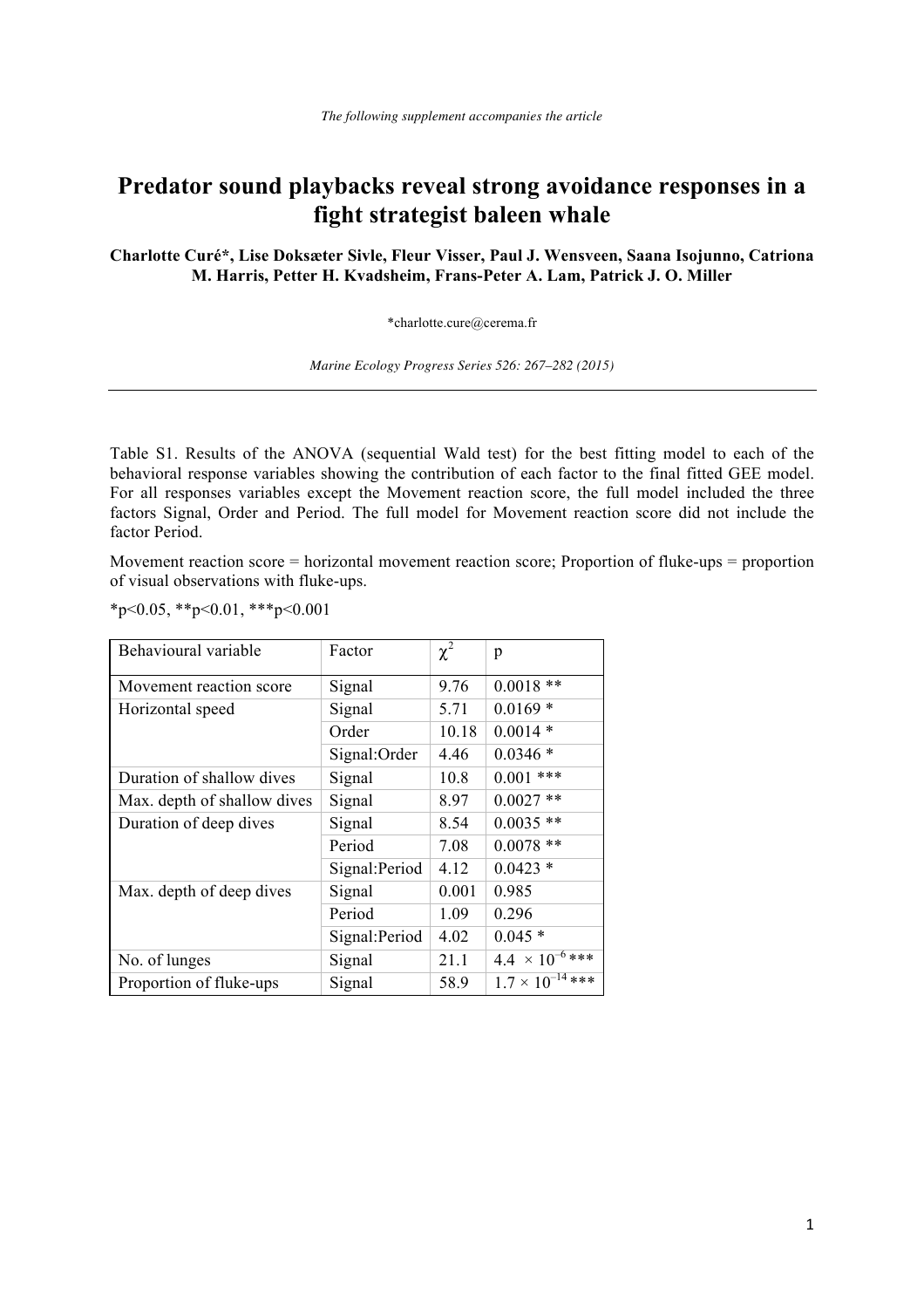

Fig. S1. Frequency distribution of maximum dive depth (2 m bins) for all experimental phases combined (PRE, DUR, POST) ( $n = 721$  dives). A dive was defined as having a minimum depth of 1 m. Therefore, the first 2 m bin includes dives with maximum depth ranging from 1 to 3 m, the second bin comprises dives with maximum depth of 3–5 m and so on.